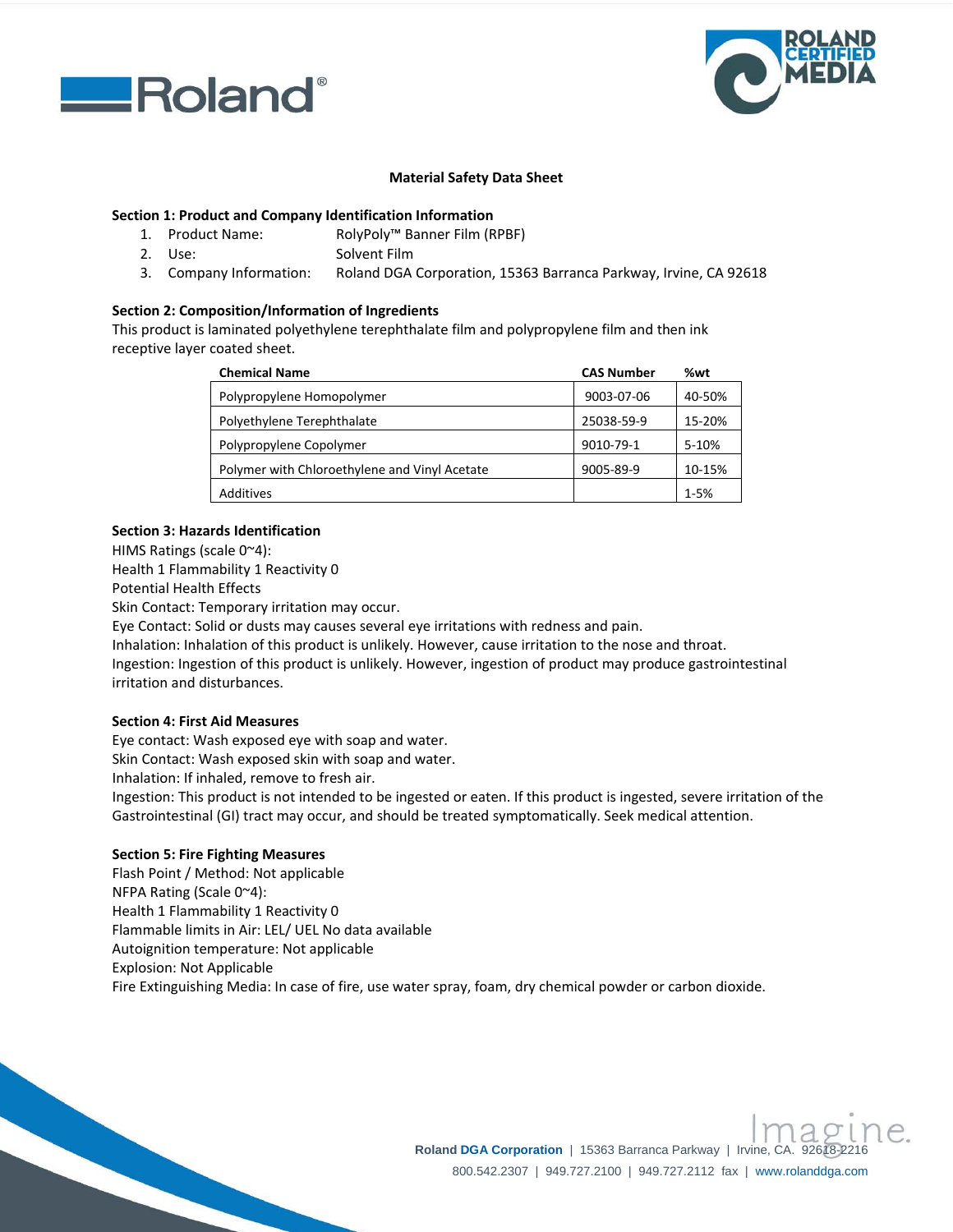

Special Information: No special procedures are expected to be necessary for this product.

## **Section 6: Accidental Release Measures**

Spill or leak Procedures: This product is non‐hazardous. Cleanup of spills requires no special equipment or procedures.

## **Section 7: Handling and Storage**

Handling: Use protective equipment as described in Section of this safety data sheet when handling uncontained material. Handle in accordance with good industrial hygiene and safety practices. Storage: Warehouse storage should be in accordance with package directions, if any. Product should be kept clean, dry, and original package. Packing: Suggested roll and sheet.

### **Section 8: Exposure Controls/Personal Protection**

Ventilation: No special ventilation systems are required under normal conditions of use. Respiratory Protection: For most conditions, no respiratory protection should be needed. However, in dusty atmospheres, use an approved dust respirator. Skin Protection: Any glove may be used for protection from mechanical irritation.

Eye Protection: Use safety glasses.

### **Section 9: Chemical and Physical Properties**

Appearance: Glossy sheet Melting Point: 320°F to 338°F (160°C to 170°C) Boiling Point: Not applicable Vapor Pressure: Not applicable Vapor Density: Not applicable Solubility in Water: Slight only coated surface pH: Not applicable Specific Gravity: 1.10‐1.20g/cm3 Odor: Odorless Evaporation Rate: Not applicable

#### **Section 10: Stability and Reactivity**

Stability: Stable under ordinary conditions of use and storage. Conditions to Avoid: Avoid heat, sparks, flames, Elevated high temperature and other sources of ignition. Materials to Avoid: Isolate from strong oxidizers such as permanganates, chromates peroxides and water. Incompatibilities: None known. Hazardous Decomposition Products: Carbon Monoxide and carbon dioxide may from when heated to decomposition. Hazardous Polymerization: Will not occur.

#### **Section 11: Toxicological Information**

Acute Toxicity Inhalation: Not relevant information found. Skin: Not relevant information found. Eye: Not relevant information found. Ingestion: Not relevant information found.

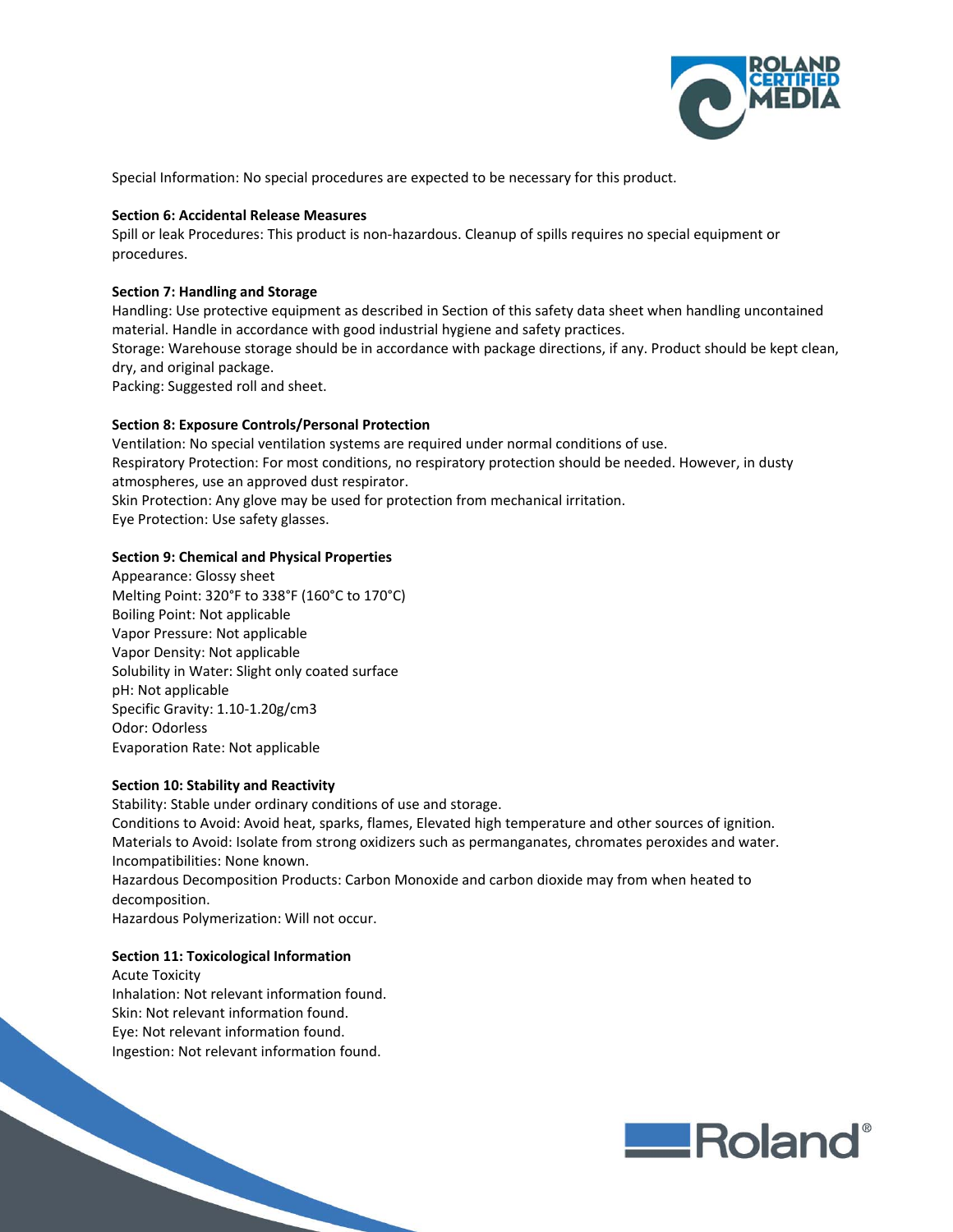

Chronic Toxicity Not relevant information found.

Toxicity Data Not applicable. This product is not toxic.

Subchronic Hazard /Conditions Aggravated Conditions Aggravated: None known

Cancer, Reproductive and Other Chronic Hazard: This product has no carcinogens listed by IARC, NTP, NIOSH, OSHA or ACGUH, as of this date, greater or equal to 0.1%

### **Section 12: Ecological Information**

Environmental Fate: Not applicable. This product is not toxic. Environmental Toxicity: Not applicable. This product is not toxic.

#### **Section 13: Disposal Information**

Incinerate dispose of in accordance with Federal, state or Local regulations.

### **Section 14: Transportation Information**

International Information: Sea (IMO/IMDG) Shipping Name: Not applicable Air (ICAO/IATA) Shipping Name: Not applicable European Road / Rail (ADR/RID) Shipping Name: Not applicable Canadian Transportation of Dangerous Goods Shipping Name: Not applicable

#### **Section 15: Regulatory Information**

CERCLA (40 CFR 117, 302): This product is not regulated.

Sara Title III Section 302 Extremely Hazardous Substances (40 CFR 355): This product is not regulated.

Sara Title III Section 311/312 Extremely Hazardous Substances (40 CFR 370): Acute: No Chronic: No Fire: No Pressure: No Reactivity: No

Sara Title III Section 313 (40 CFR 372): Not applicable

U.S. Inventory (TSCA): Not applicable

OSHA Hazard Communication Standard: Not applicable